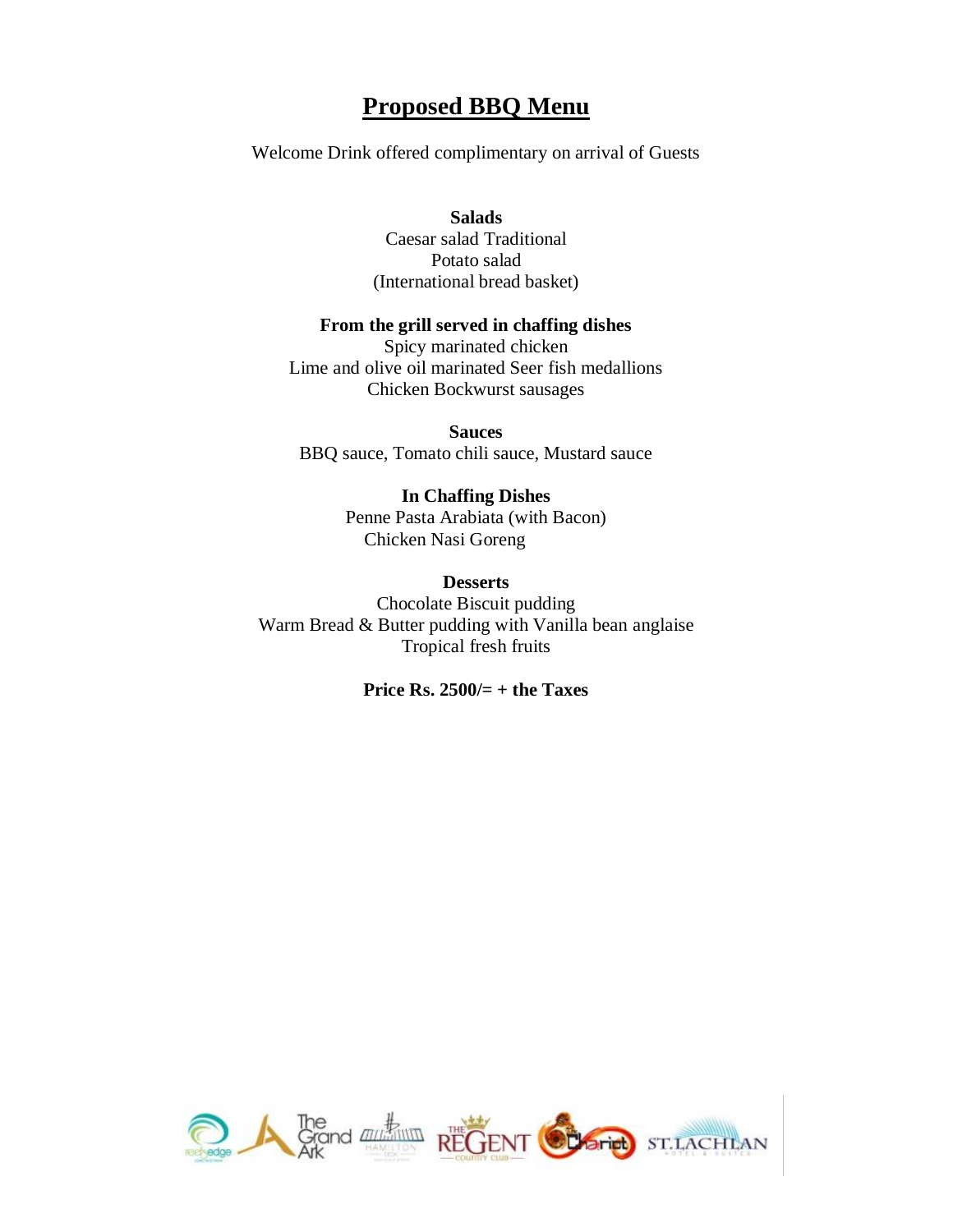# **BBQ MENU 1**

## **Selection of Salads** – **Select Two**

Apple Carrot and Cabbage Slow with Raisin Olive Oil Marinated Grilled Vegetable in Balsamic Vinegar Yong Corn, Kidney Beans and Tuna Flake Salad Tossed Green with Bacon and Garlic Croutons Pasta, Cheese and Chicken Mortadella

Assortment of Bread inclusive of Garlic Bread

#### **On The Grill** – **Select Three**

Pepper Chicken Drumstick Chicken Sate in Peanut Sauce Beef Peppers and Onion kebab Rock Fish Wrapped in Banana Leaves Chicken Buckhurst Honey Chili Glazed Pork Spare Ribs

#### **Accompaniments**

Roasted or Baked Potato with Herbs Sour Cream Chives Sauté Vegetables with Mushroom Savory Rice

#### **Desserts – Select Two**

Assorted Fruit Bavrois Cinnamon Hinted Apple Crumble Strawberry Mousse Cake Fresh Fruit Salad Warm Chocolate Pudding

# **PRICE Rs. 2,500 per person**

The above prices are subjected to 10% service charge and applicable government taxes

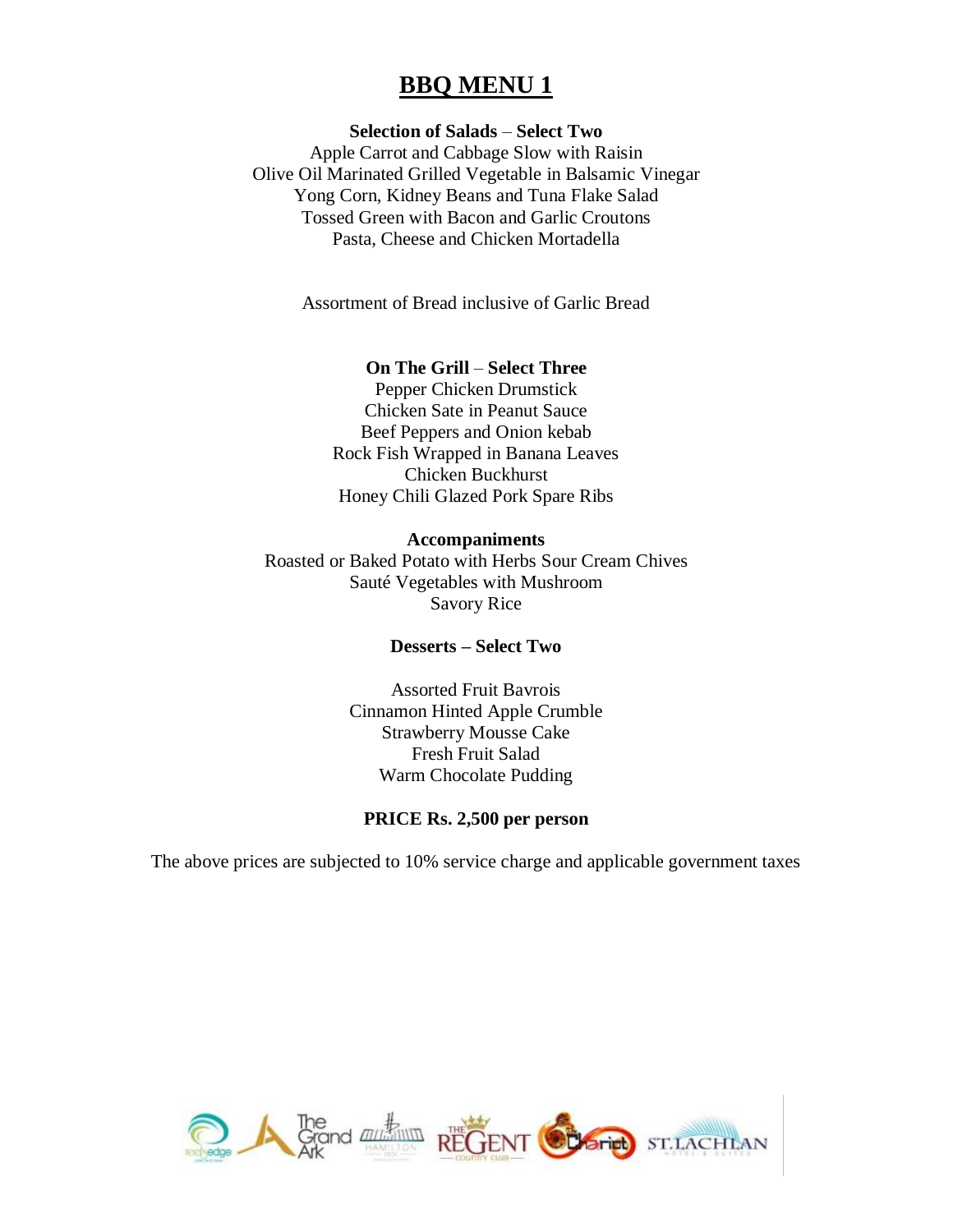# **BBQ MENU 2**

Selection of Salad – **Select Three** Caesar Salad Thai Vegetable and Noodle Salad Marinated Mixed Mushrooms with Basil Char Grilled Pumpkin with Sesame and Honey Greek Salad with Feta Cheese

Assorted Deluxe Bread Basket

On The BBQ Grill – **Select Five** Supreme of Modha Fish Fillet of Tuna Fish Seafood Skewer Mustard Rubbed Chicken Drumstick Chicken Kebab Marinated In Curd Lamb Kofta Beef Minute Steak Chicken Buckhurst

#### **Accompaniments**

Penne Pasta Arrabiatta Gratin Potato with Garlic Sauté Buttered Vegetables Grilled Tomatoes and Pineapple

# **Desserts – Select Three**

Orange Mousse Cake Warm - Chocolate Mud Cake Lemon Meringue Pie Baked Cheese Cake Coconut Panna Cotta Cream Caramel Tiramisu Fresh Cut Fruits

#### **PRICE Rs. 2, 900 per person.**

The above prices are subjected to 10% service charge and applicable government taxes